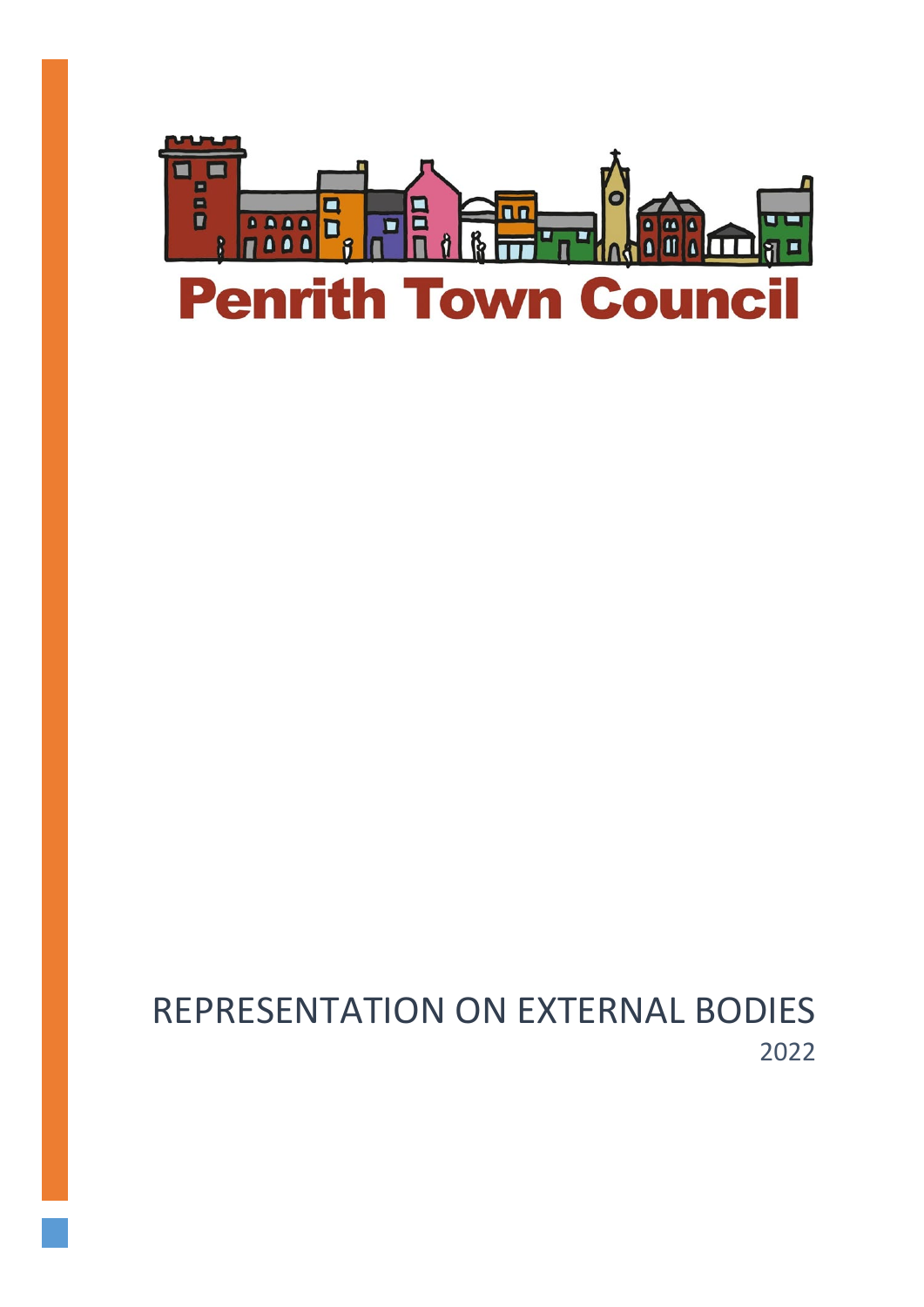#### **Guidance for Town Councillors appointed as representatives to external community and local organisations**

Penrith Town Council believes that appointing representatives to community and local organisations is of considerable value to both the organisation and the Council. Individual Councillor involvement in local community organisations develops and enhances greater understanding of their role.

Where an organisation would like a Town Council representative to be appointed then the Town Council welcomes that request in writing and will endeavour to comply.

Whilst representing the Town Council, Councillors are reminded that they are obliged to abide by the Penrith Town Council Standing Orders and Code of Conduct.

# **Confidential Matters**

Councillors are not at liberty to divulge any Penrith Town Council matters of a confidential nature to any individuals or organisations irrespective of their representative role.

## **Community/Local Organisation**

Whilst service as a representative on such an organisation the Town Councillor will honour and abide by any standing orders, constitution or governing document adopted by that organisation. In case of a conflict between the Town Council's and the organisation's rules, the Town Council's will take precedence.

## **General**

Councillors acting as representatives do not have authority to commit Council to any course of action or any financial obligation without the matter being referred to Council for consideration.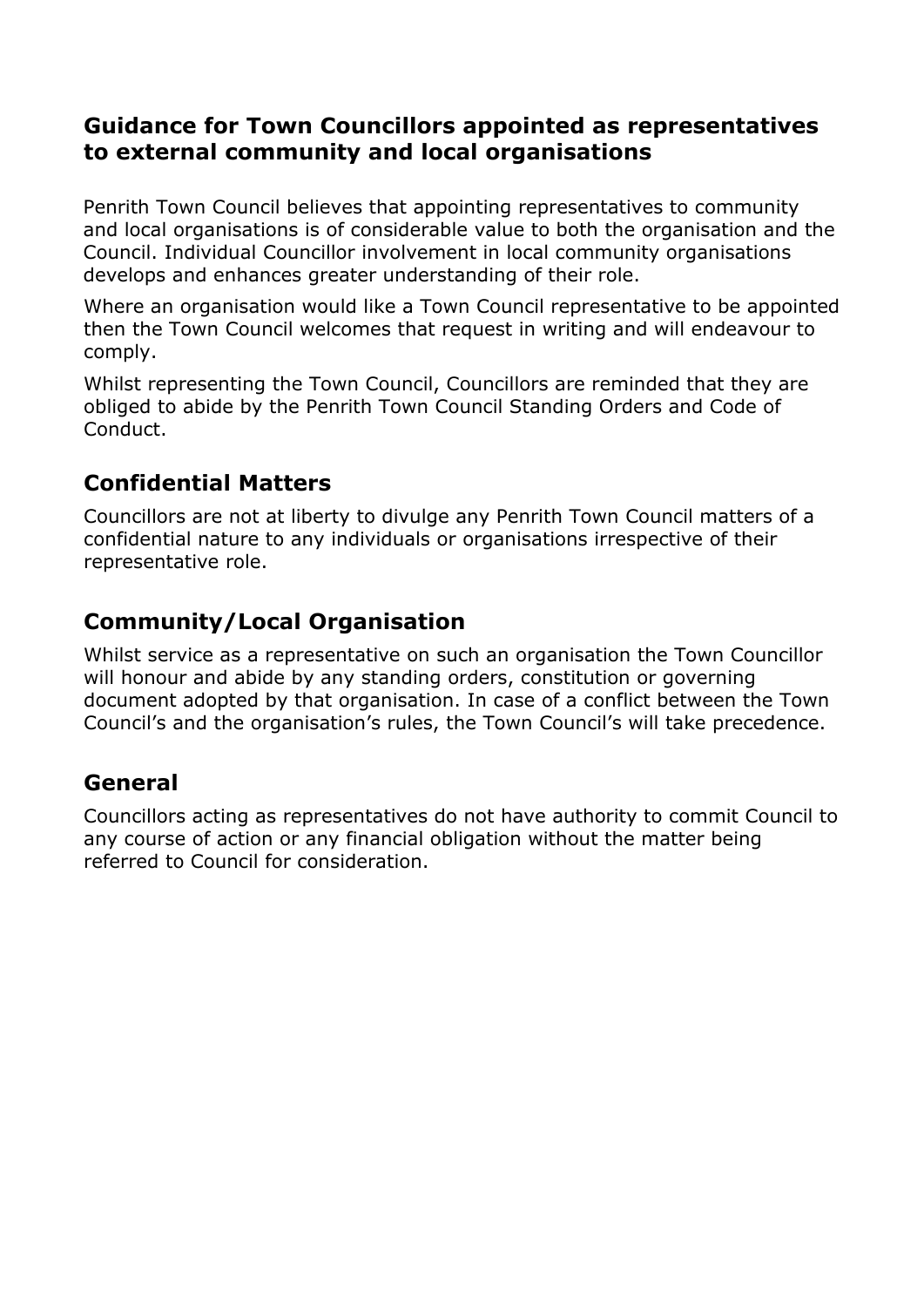#### **Procedures**

There are two categories of representation:

- 1. Representatives to organisations that are legally or constitutionally required to have a Town Council representative: for example Eden Association of Local Councils.
- 2. Representatives who are requested by organisations but where there is no legal, constitutional or funding obligation.

Representatives appointed under the first category will be expected to attend meetings of that organisation on a regular basis and make oral reports to Council after each meeting.

Representatives appointed under the second category should attend meetings where possible and report to Council after each meeting attended.

Councillors attending organisations' AGMs are expected to submit to Council copies of the organisation's Annual Report and Accounts.

## **Reporting**

Representatives are expected to report orally or in writing if they are unable to attend the next Full Council meeting. In addition, they may give prior notice to the Town Clerk / Chair of the Council that they wish to raise a matter for consideration by Council and that matter will be itemised on the next appropriate Council agenda.

It is imperative that the Town Council's representative report to the Town Council includes any matters which could have a major impact on the town or its residents or which are contrary to Council policy. If necessary, such matters should be reported to Council in a confidential session of the meeting and at the earliest opportunity.

#### **Review**

This guidance and the appointments to external bodies is reviewed as and when new appointments are agreed throughout the municipal year and at least once a year at the Annual Town Council Meeting.